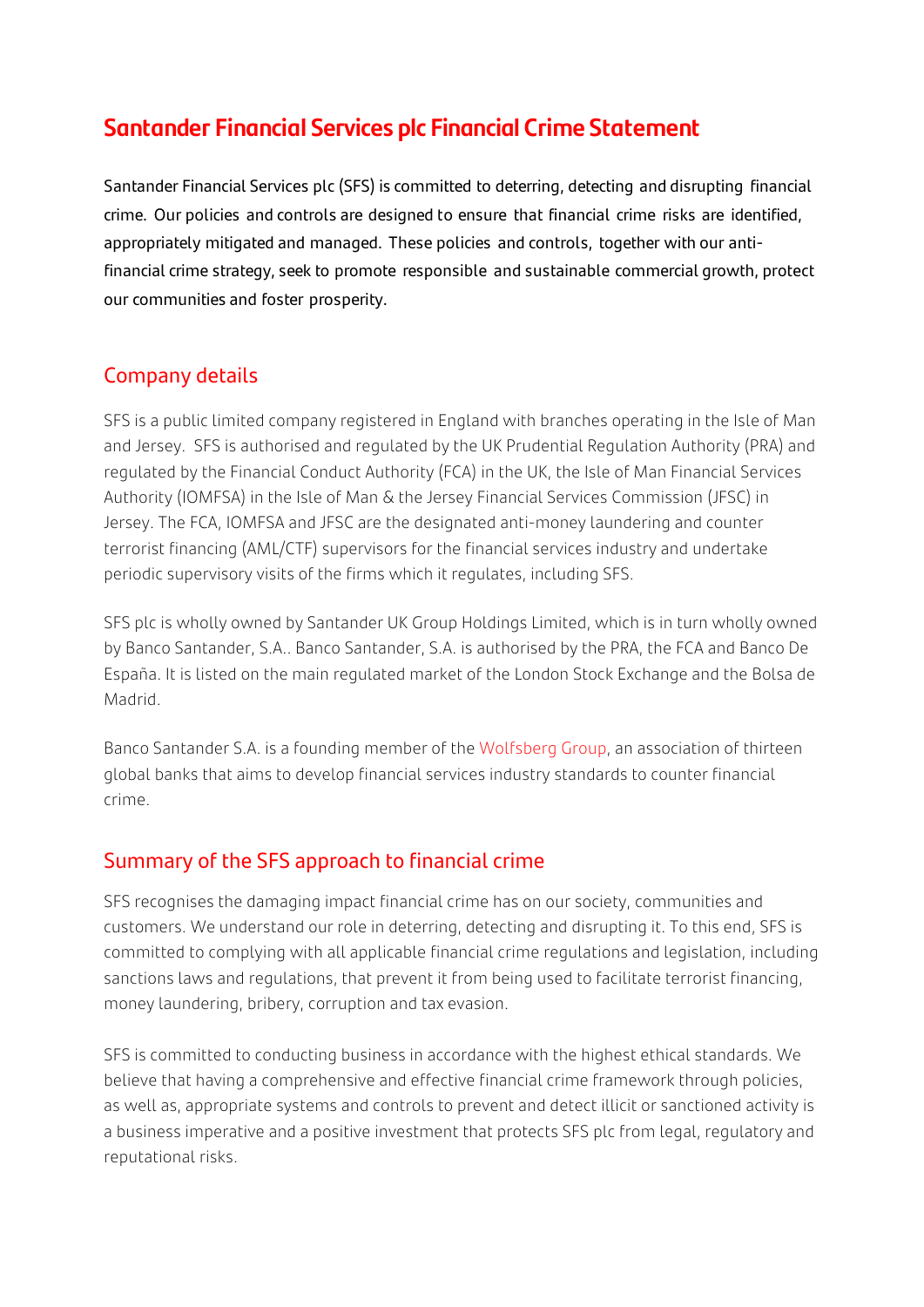Our financial crime framework determines our approach to collecting and safely storing customer information and explains why we request certain documentation from our customers at the point of opening a bank account, or thereafter if additional information is needed.

The framework includes policies and standards that apply to all business areas within SFS and our employees, agents, consultants and contractors, as well as entities that may be owned or part-owned by SFS. These have been developed to comply with UK/EU/Isle of Man/Jersey legislation, FATF recommendations and the legal regime applicable to other jurisdictions in which SFS operates or conducts business. Our framework covers (but is not limited to):

- o Risk-based requirements for identifying and verifying the customer , understanding the nature and purpose of the business relationship, and performing due diligence so as to explain and mitigate associated financial crime risks.
- o Risk-based periodic or event driven reviews of business relationships.
- o Business level risk assessments for sanctions, AML/CTF and other financial crime risks.
- o Country risk ratings. SFS classifies certain jurisdictions as high risk in compliance with EU/UK law and having regard to national and international findings in relation to jurisdictions' corruption levels, crime, drug trafficking, modern slavery, illegal wildlife trafficking levels or indications of support for terrorism and nuclear arms proliferation.
- o Processes (including transaction monitoring) for detecting, investigating and reporting suspicious activity.
- o Customer and payment screening requirements to identify prospective sanctions matches in compliance with UK, European or US (OFAC) sanctions legislation and processes for escalating and reporting any true matches identified.
- o Governance arrangements (including the appointment of a Money Laundering Reporting Officer and Money Laundering Compliance Officer) that clearly describe accountabilities, responsibilities and escalation routes.
- o Training requirements for the business, including specialised training for certain business areas.
- o Oversight monitoring, record-keeping, information sharing and management information requirements.
- o Provisions for the regular (at least annual) review of our policies and standards.

Our controls are designed to effectively manage and monitor financial crime risk and ensure that financial crime risk is managed within the SFS' financial crime risk appetite, hence effectively reducing the risk of SFS being used in connection with financial crime.

SFS is committed to the most effective response to Anti-Money Laundering (AML) and Counter Terrorist Financing (CTF). Our financial crime risk appetite requires application of robust system and controls to manage the risks, taking all reasonable steps to manage any residual money laundering and terrorist financing risks. SFS will not conduct business with individuals or entities that are subject to sanctions regulations, that would violate SFS or Banco Santander Sanctions Policy or that it believes are engaged in illicit activity. SFS has no appetite for establishing or maintaining relationships with customers associated with Money Laundering or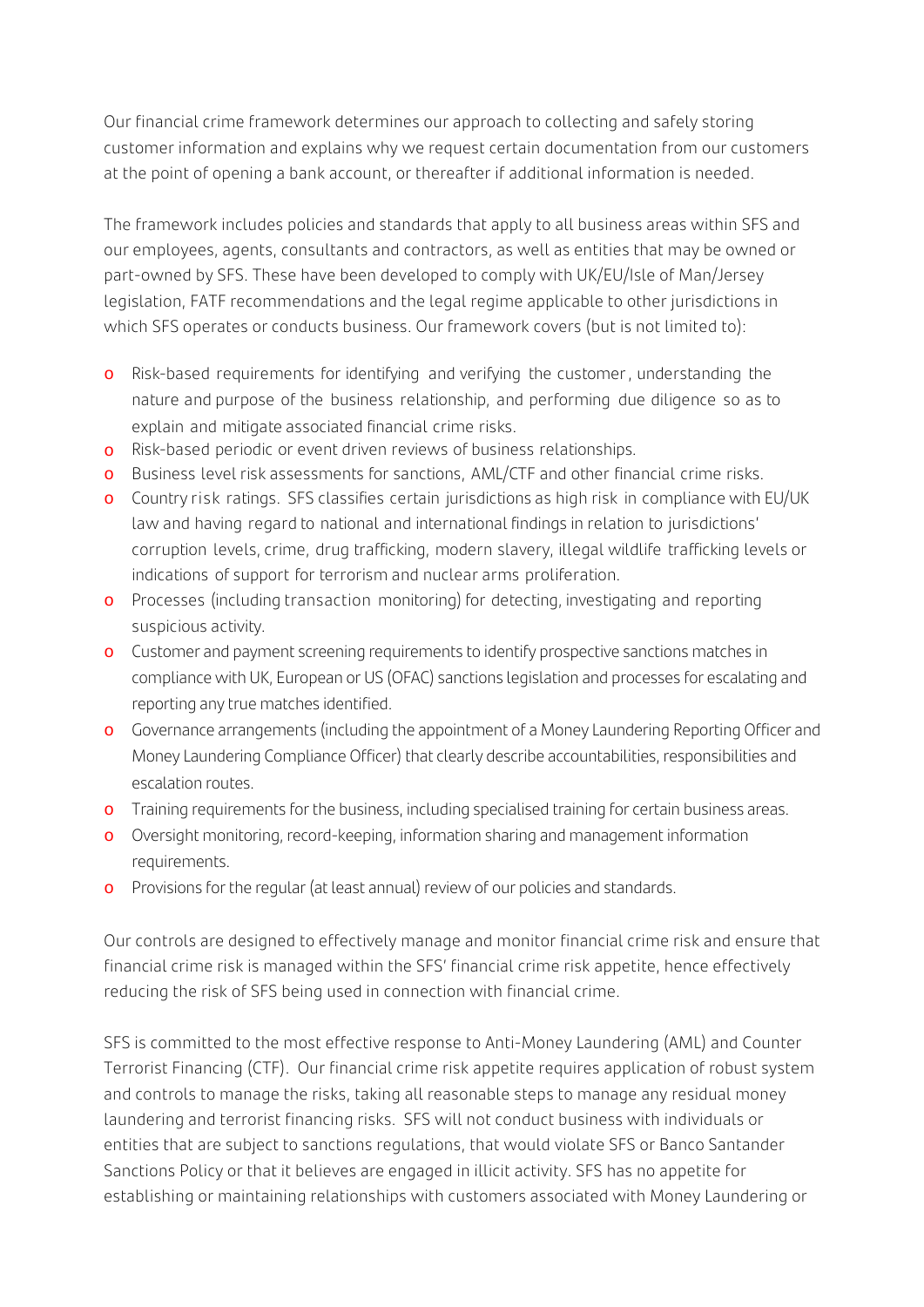Terrorist Financing offences.

SFS' Chief Executive Officer, Board of Directors and Senior Management Team are committed to their responsibilities under UK, Jersey and Isle of Man law and regulations to reduce the extent to which it is possible for SFS to be used for a purpose connected with financial crime, and to protect the interests of its customers and staff.

## Santander Financial Services plc Anti-Financial Crime (AFC) Strategy

Our AFC Strategy is based around our aspiration to be least attractive to criminals, to be seen as a safe bank by our customers and community, and to meet and exceed regulatory expectations by having a collective, forward looking and informed view to managing financial crime risks.

The Strategy instils this aspiration across our organisation, and our mission statement outlines our commitment to deter, detect and disrupt financial crime and our aim to protect our customers and communities from financial crime, fostering prosperity.

We implement the Strategy through innovation, collaboration and education in order to give colleagues the right tools to combat financial crime, and to share and learn from success stories.

We also leverage partnerships with industry, industry bodies, non-governmental organisations, charities, government and other stakeholders where appropriate to help protect the UK financial services sector.

We can and do, where legislation permits, share information about the latest financial crime threats - and are members of relevant Finance groups in the jurisdictions where we operate, through which we share best practice and hone our approach to policy and regulatory requirements in a manner compliant with applicable competition laws.

## AML/CTF Statement

SFS has established anti money laundering and counter terrorist finance policies and standards. These follow a risk based approach and are subject to annual and ongoing review to combat money laundering and terrorist financing risks. These cover the following specifically:

- o Comprehensive, risk-based Customer Due Diligence and Know Your Customer.
- o Identification of financial crime risks pertaining to each business area and to our customers, and the adoption of higher risk ratings and consequently Enhanced Due Diligence processes when and where appropriate.
- o Criteria and measures for Enhanced Due Diligence concerning customers who are judged to present higher financial crime risks.
- o Establishing and maintaining standards and records for managing information related to financial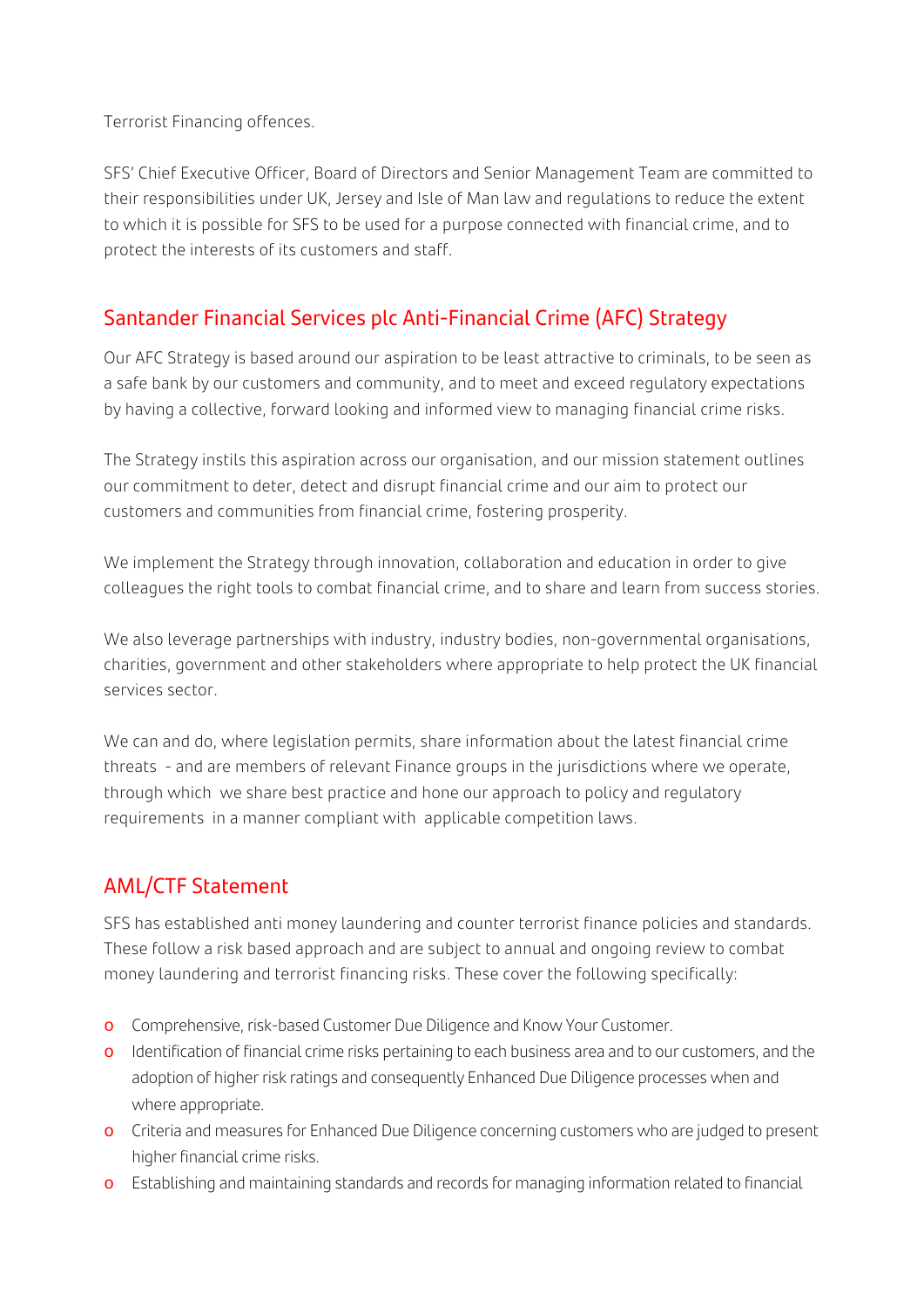crime.

- o Providing a financial crime training and education programme, covering trainings designed to ensure relevant employees are aware of their legal obligations relating to deterring, detecting, and disrupting financial crime.
- o Complying with FATF Recommendation 16 and the Information on the Payer (Wire Transfer) Regulations in relation to wire transfers.

SFS' policies and standards are subject to independent and continuous review by the Financial Crime Compliance Team and Group Internal Audit departments to test business controls in situ and confirm their effectiveness. We are also subject to relevant testing by external auditors, regulators and oversight by the Unidad Corporativa Inteligencia Financiera (Central Anti-Money Laundering Department) of our Global Parent, Banco Santander, S.A. to confirm consistency and adherence to global operating standards.

We do not offer anonymous accounts and guard against establishing correspondent account relationships with shell banks or with correspondent banks that permit the use of their accounts by shell banks, among other types of restricted or prohibited activity.

SFS has appointed a Money Laundering Reporting Officers (MLROs) in the UK, Jersey and the Isle of Man. This is in accordance with its regulatory and criminal law obligations. The UK MLRO is also SFS' appointed Anti-Bribery and Corruption Officer and is responsible for oversight of the SFS control framework on preventing the facilitation of tax evasion. The Jersey and Isle of Man MLROs report to the Managing Directors of the respective branches and are required to deliver an annual report to the Executive Committee and Board.

### Sanctions Statement

SFS is fully aligned with local regulatory frameworks and comply with applicable sanctions regimes, which are at a minimum those of the United Kingdom, Jersey, the Isle of Man, the European Union, the United Nations and the United States regimes. In addition, SFS complies with other applicable sanctions laws and regulations in the jurisdictions in which we operate.

We prohibit relationships with customers who are subject to sanctions or who act on behalf of or for the benefit of a government of a comprehensively sanctioned country or would violate SFS or Banco Santander Sanctions Policy. Transactions or undertaking business which is not in compliance with sanctions regulations or would violate SFS or Banco Santander Sanctions Policy are also prohibited. This includes any transaction initiated from a jurisdiction which SFS or Banco Santander classes as 'Prohibited' under our Sanctions Policy. Furthermore, relationships that have, or are proposing to develop business links or derive revenue (or assets) from countries that would breach SFS and Banco Santander Sanctions Policy are not accepted or maintained.

Our policies, standards and processes cover the following sanctions controls: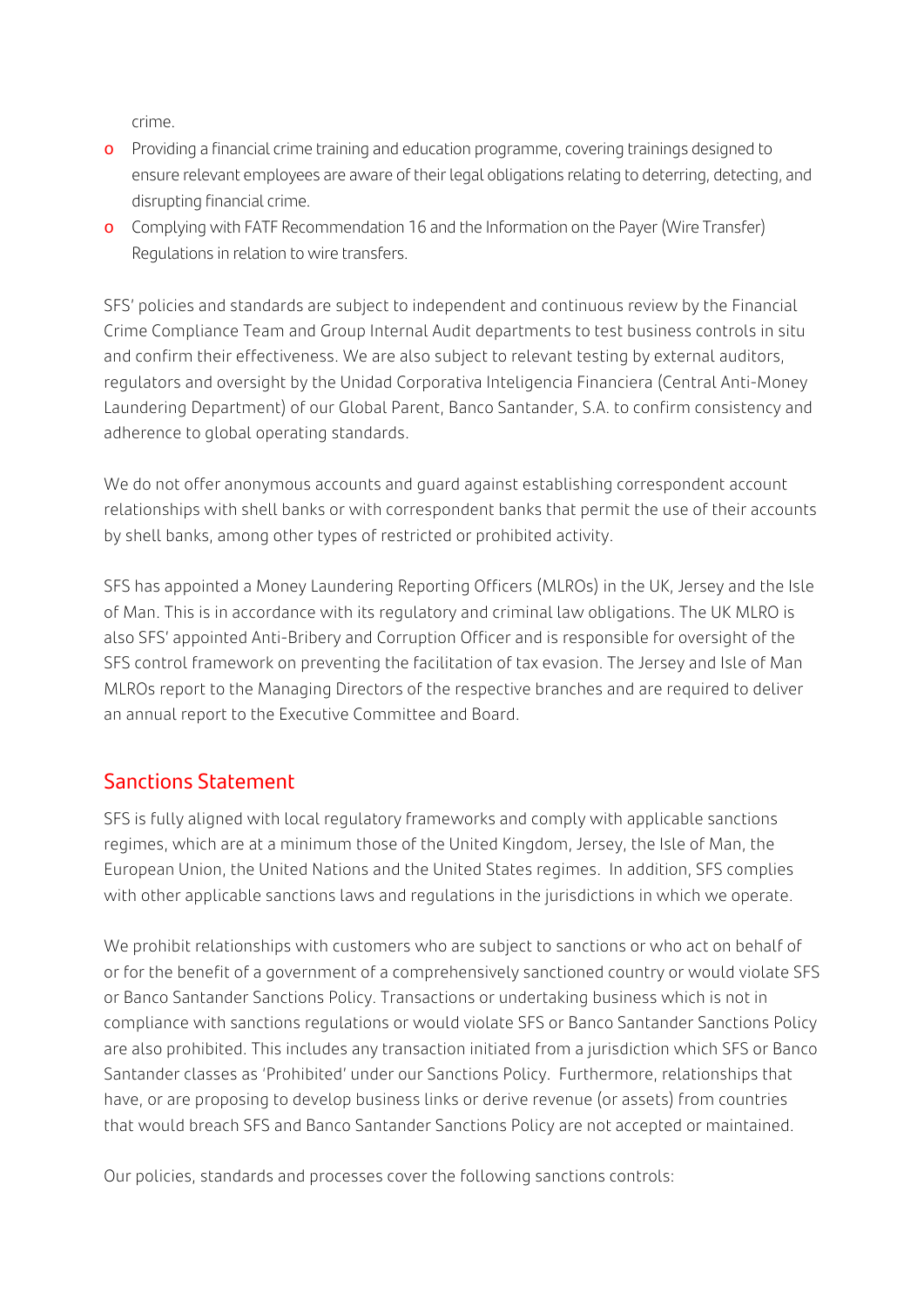- o Performing business level and customer sanctions risk assessments and implementing controls proportionate to the risks identified.
- o Screening customers and payments during onboarding and in an ongoing manner to identify whether potential or current customers are sanctioned targets or whether transactions are prohibited under sanctions regimes or SFS and Banco Santander Sanctions Policy. This involves comparing sanctions and terrorist listings from open sources against customer databases and customer (incoming/outgoing) payment instructions.
- o Investigating any potential matches identified within clear timeframes and delaying payments as required pending investigation.
- o Escalating and reporting true matches to the appropriate sanctions authority.
- o Preventing access to accounts (including online and mobile banking) or assets identified as connected to a sanctioned party or jurisdiction, as required.
- o Providing training to all relevant staff on different types of sanctions regimes and potential breach channels and providing enhanced training to employees with connections to the US.
- o Keeping full records of identified, eliminated or confirmed matches and providing regular information to bank management in relation to sanctions.
- o Performing assurance testing to ensure that controls are proportionate and appropriate and function well.

We adopt a risk-based approach to charities operating in sanctioned jurisdictions and seek to fully understand sanctions risks associated with any operations or projects.

# Anti-Bribery and Corruption (AB&C) Statement

We recognise the societal and reputational damage caused by bribery and corruption, and the individual and organisational consequences of failure to prevent bribery. We therefore have no appetite for maintaining relationships with employees and other persons who have engaged in bribery or corruption, or who have attempted to engage in such criminality, whilst acting on our behalf.

We expressly prohibit all forms of bribery and corruption involving our employees and other third-parties acting for and on behalf of the bank and require our employees and third-party suppliers and providers to behave ethically and without bribery or corruption at all times when performing any form of service on our behalf.

Our policies are designed to comply with the expectations of applicable anti-bribery legislation in the markets and jurisdictions in which we operate. They apply to all our employees, agency employees, consultants and contractors irrespective of their location, function, grade or standing.

Our policies: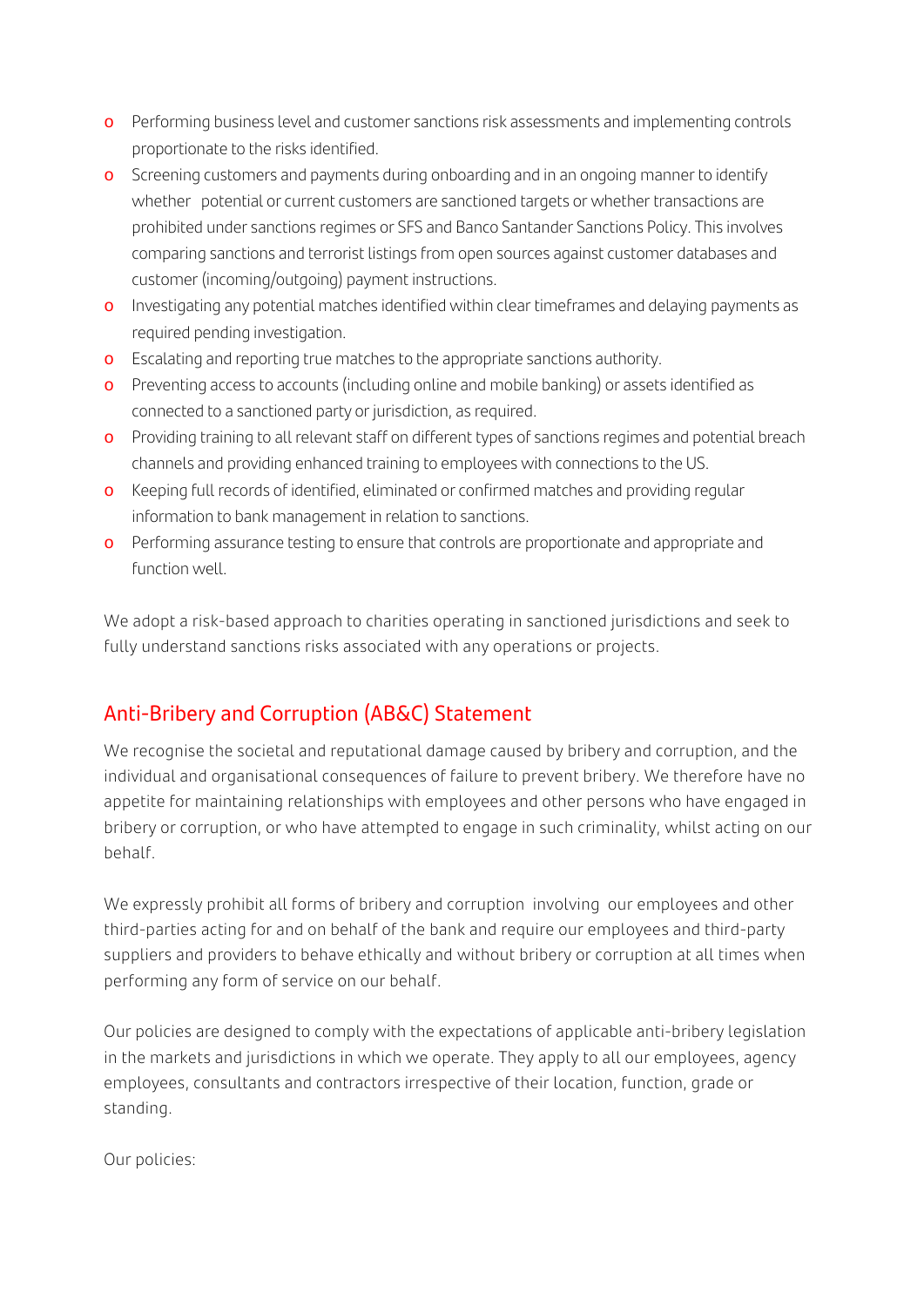- o Explain the relevant legislation and our obligation to prevent bribery by anyone acting for or on behalf of SFS.
- o Contain the requirements for identifying, assessing, monitoring and managing bribery and corruption risk. This includes conducting business unit and organisation-wide risk assessments that identify business areas that present higher risks.
- o Provide helpful red flag indicators that alert colleagues to bribery or corruption risk.
- o Clarify the roles and responsibilities of colleagues across the organisation in relation to anti-bribery and corruption, including senior -level authorisation for transactions, third-party relationships or outsourcing arrangements where appropriate.
- o Describe clear channels for escalating and reporting concerns, including through our whistleblowing process.
- o Lay down the requirements for mandatory and role-specific training across the organisation, the timely collection and analysis of management information, and for assurance testing.
- o Set minimum standards of conduct in relation to anti-bribery and corruption, including clear communication of what is prohibited.
- o Require robust controls for risk assessment, due diligence, and approval in relation to activities at more susceptible to bribery and other corruption risks, including charitable activity, corporate sponsorships, employment offers, gifts and hospitality, procurement, customer sourcing, political advocacy, and other interactions with public officials .
- o Contain comprehensive requirements for managing the bribery and corruption risks in relationships with third-party providers of goods and services, including risk assessment, due diligence, contractual provisions, payment controls, and clear communication of SFS' expectations regarding bribery and corruption, ethical conduct, and channels for reporting concerns.

Finally, as part of our AFC Strategy, we engage with industry and other stakeholders to benchmark the strength of our AB&C framework against the views of expert external working groups, including Transparency International. We seek to strengthen our framework on an ongoing basis and review our AB&C policy and standards at least annually.

## Statement on preventing the facilitation of tax evasion

Tax evasion is damaging to the government, businesses and societies in which it occurs. It diverts money and resources from those who need them most, hindering economic and social development.

Consequently, we have a zero-tolerance approach to our customers, employees and associated persons facilitating tax evasion whilst acting for or on behalf of SFS. We promote and maintain an ethical business culture, do not tolerate tax evasion in any aspect of our business.

Our policies are designed to comply with the expectations of applicable anti-tax evasion legislation in the markets and jurisdictions in which we operate. We have a dedicated policy and requirements in place to ensure that SFS and third-parties who are acting for or on behalf of it